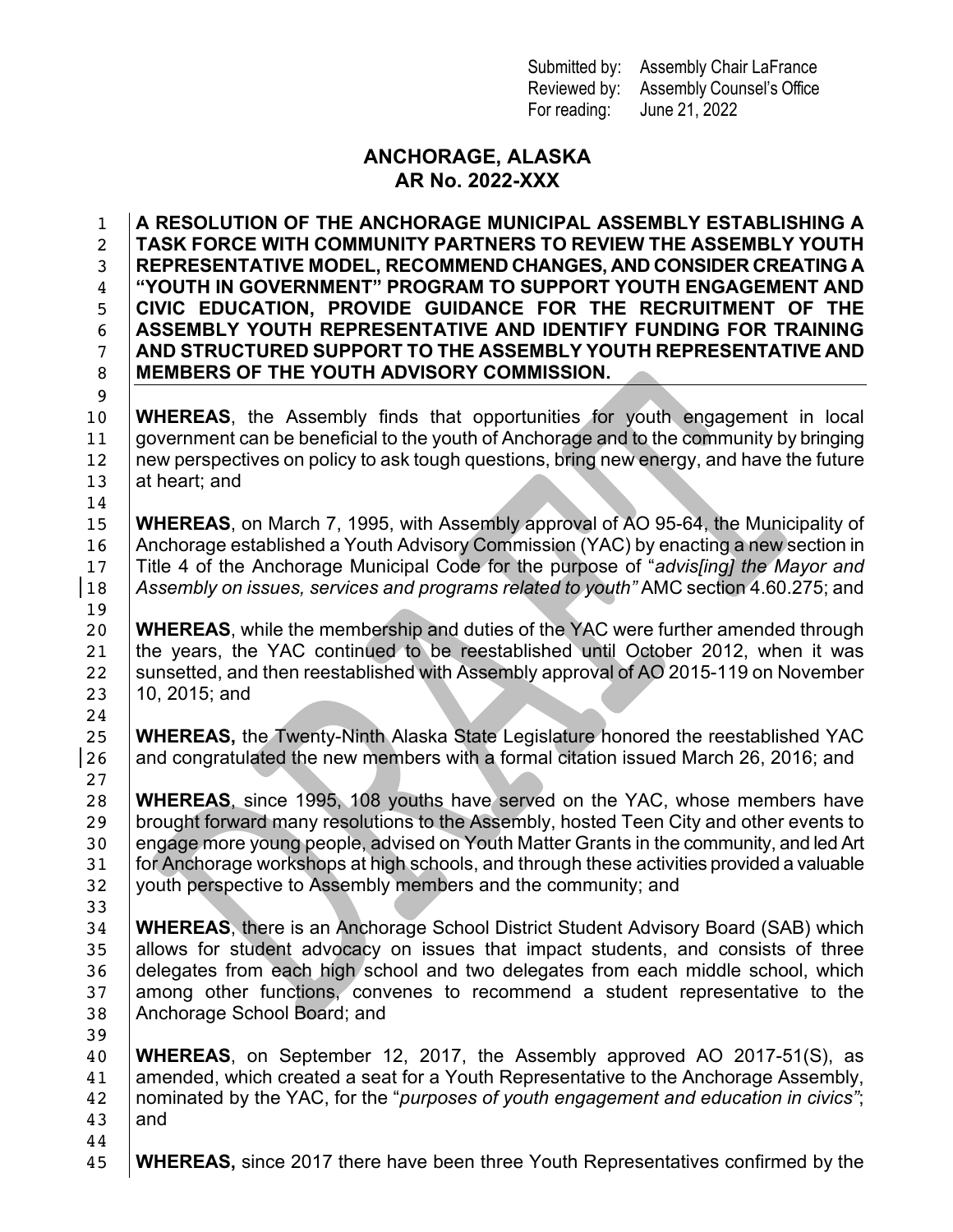Assembly; and

 **WHEREAS,** a review of the implementation of the Assembly Youth Representative model has never been conducted by the Assembly or stakeholders to evaluate the model's efficacy concerning youth engagement and civic education; and

 **WHEREAS**, Assembly consideration of AO 2017-51(S) included a report, "Youth in Leadership: Review of Information of Youth Representation in Boards and Government, 9 prepared by the Anchorage Youth Development Coalition dated August 1, 2017, which 10 | noted on page 11:

**Recommendations from other cities and programs are vast but many tell the Same story:** youth cannot just be placed on a board and expected to perform, 13 but they need support and structure to truly become a community **representative for youth. Youth who are selected need mentors and training from experienced professionals. They need to feel like they are important and matter to their community. Giving youth the ability to be a leader in the community is a citywide effort, calling for collaboration between many**  different entities. In Anchorage, some stakeholders to engage in the crafting **of a youth representative may be the Anchorage Assembly, Anchorage** 20 | School District, University of Alaska, and other organizations.;

and

 **WHEREAS**, AO 2017-51(S) did not embed the Youth Representative in a larger program 23 of civic education, or establish a structure of support ("scaffolding") or training for the Youth Representative, nor did it identify a funding mechanism for providing and sustaining 25 Support and training, or formalize the role of community stakeholders or provide guidance 26 to the YAC for conducting the Youth Representative nomination process, though it directed 27 the Chair to appoint the Youth Representative and the Assembly to confirm, without 28 consideration of Assembly resources and without specifying a timeframe for appointment; and

 **WHEREAS** the Assembly seeks to facilitate meaningful youth engagement in local 31 government by involving stakeholders and members of the community to ensure that the Municipality's Youth Representative model is structured to best meet the needs of the 33 youth and the community while providing for a youth voice on the Assembly;

## **NOW, THEREFORE, THE ANCHORAGE ASSEMBLY RESOLVES**

 **Section 1.** To create a task force consisting of stakeholders of the community including 38 but not limited to members from the Anchorage Youth Development Coalition, Anchorage 39 School District, the University of Alaska Anchorage, Anchorage Youth Court, Assembly, Mayor's Office, past and/or present members of the MOA Youth Advisory Commission and 41 | former Assembly Youth Representatives for the purpose of:

- a. Reviewing and providing an assessment of the Municipality's Youth Representative **model towards the goals of youth engagement and civic education.**
- b. Recommending changes to the current model to maximize inclusivity of youth participation.
- $\,$  c. Considering creation of a "Youth in Government" program, in which to embed the Youth Representative and provide support and training.